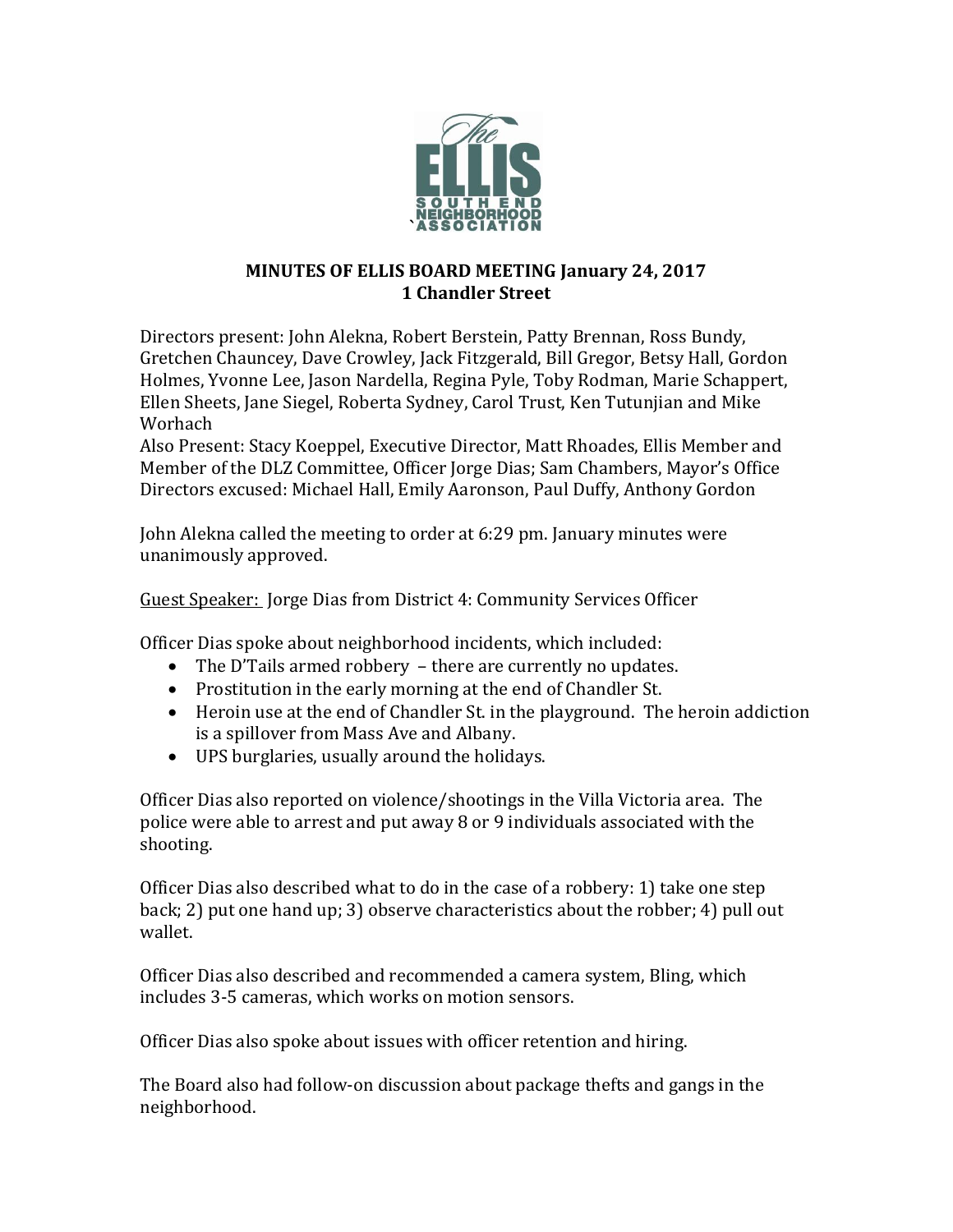Treasurer's report: Gretchen Chauncey presented the budget for this month. Ellis currently has \$22,000 in the bank account. It was requested that column headings be added.

Executive Director's report:

- Stacy is working on the fundraiser with the fundraising committee. She will come up with new sponsor levels.
- Stacy is also working with Gretchen to rework the QuickBooks account.
- Stacy also answered questions about wreaths, which included explaining the methodology for picking crossroads to cover.

# President's Report:

- Betsy discussed the Arthur Howe award and asked for suggestions.
- Betsy also discussed having a speaker for the annual meeting and asked for suggestions.
- Betsy also informed the Board that BPDA (the new BRA) has requested applications for a grant for beautification of the neighborhood. The money comes from the EATALY project and another project at Copley Place. Applications are due February 8.
- Betsy also provided an update on the helipad. There will be two hearings: 1/30 and 2/6 to discuss infrastructure and operational issues. The current proposal is to put the helipad in Seaport.
- A former board member, Mr. Cavanaugh, passed away recently.

## Committee Reports

DLZ: John Alekna provided a report.

- There is a Creole/Seafood restaurant planned for the space next to CVS. They are looking for a liquor license until 2am. There is no material opposition, and DLZ will probably provide a letter of non-opposition.
- 115 Winthrop Square: Millennium Towers is proposing a 60+ story building. The Back Bay neighborhood association opposed the request because of the shadows on the Common. Ellis provided a letter of supporting the Neighborhood Association of the Back Bay's (NABB) opposition. to the Back Bay neighborhood association.
- Jack Fitzgerald indicated that there has been no progress for 4 months and may reflect a rethinking of the project by the developer.
- 40 Berkeley: The owner of the building is going to close in the summertime and make a decision about what to do with the building. One consideration is a restaurant; another possibility is to convert the space into a dormitory.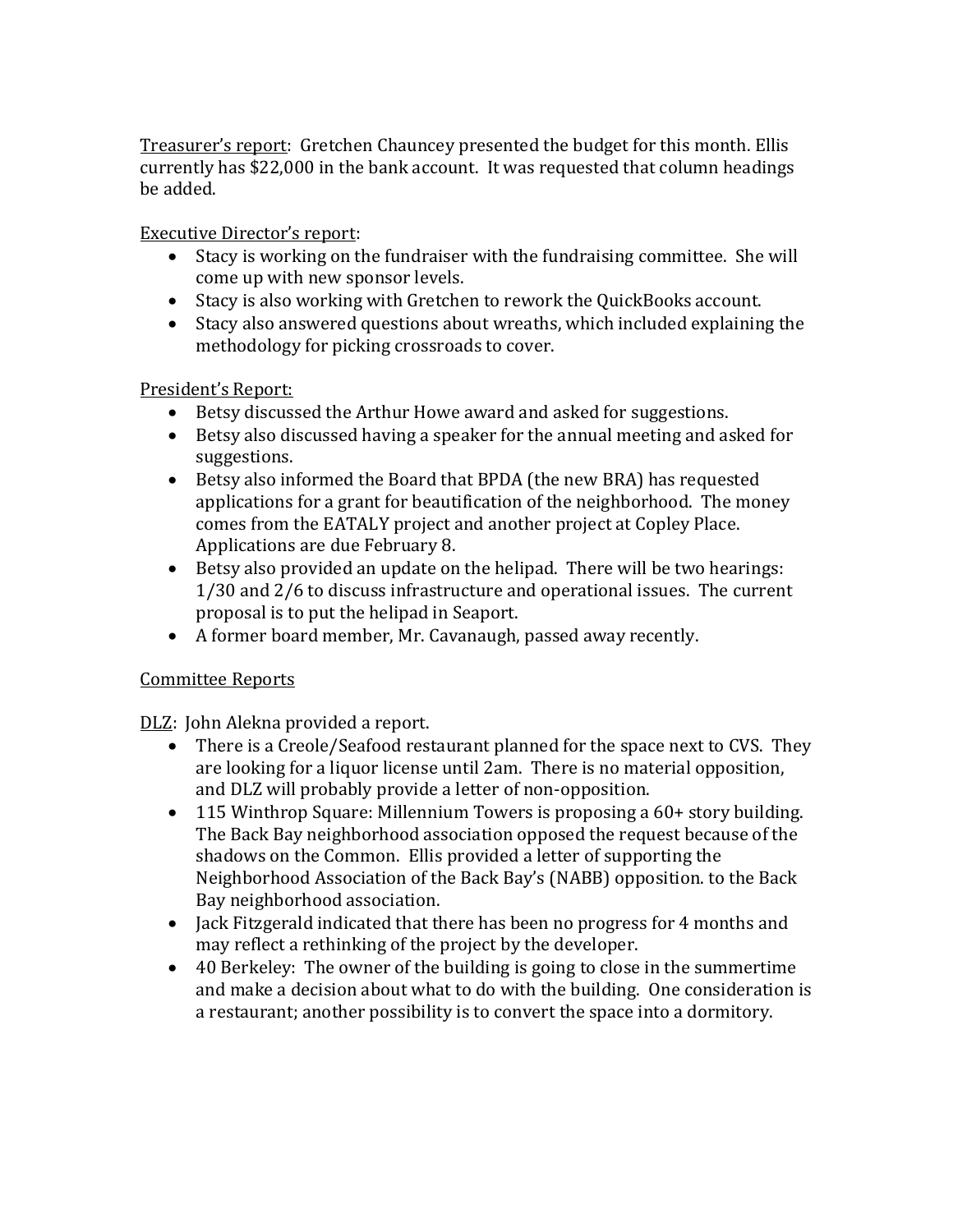Community Outreach: Regina provided a report.

- McKinley:
	- o There is still not a decision regarding whether the McKinley will be torn down and a new school put up. A master plan was supposed to be distributed this week, but has not yet been handed out.
	- o Stacy, John Chambers, and Regina had a meeting at McKinley with the principal and community and family coordinator about what the school needs. The two current items in the works are: 1) traffic on Warren Ave in the morning. The proposal is to improve school signage and possibly a travel lane. 2) John Chambers is working with someone to improve the school's website.
	- o Bingo night is being held at the Bolling Building in Dudley Square; the profits will go to the McKinley school. Ellis has donated \$250 for a table for parents who could not otherwise afford to be there. Regina has also put out an appeal to the members to attend the Bingo night and/or to donate to the event.
- St. Stephen's: Ellis donated \$500 to the school for the MLK day event.
- Casa Myrna: Nothing on the table yet.

Scholarship Committee: Marie handed out a calendar and a proposed post for the website.

- Marie discussed having a pilot program for this year to have a student selected for June 2017. Various steps have been put in place to announce the launch. The committee has a prospectus drawn up and plans to write to Eastern Bank for funding a scholarship. The date for submission is April 2017.
- The Committee proposed that the scholarship fund be used as the beneficiary for the fundraiser. Stacy indicated that the recipient had already been selected: the McKinley Sunshine Fund.
- The calendar includes a proposed schedule for selecting a student and providing money for the scholarship.
- Jane suggested partnering with the Benjamin Franklin Institute.

There was also a discussion about how much to fund the scholarship. \$5000 is seed money and the hope is to raise another \$5000.

Membership: Roberta submitted a report:

- Membership is looking into purchasing a CRM. The lowest level CRM does not interface with other systems (e.g., Quickbooks, website, Constant Contact, evites). Roberta asked for an increase in budget from \$500 to \$5000 (per year) for a better CRM system. Stacy indicated that she may be fine with Excel, and is trying to find a lower cost system. The current membership is about 280individuals/households/businesses.
- Roberta had a conversation with Susan Sherwin of Zipcar to further the relationship between Ellis and Zipcar. Zipcar proposed a system of offering a special tier of membership for Ellis, where Ellis would get a small percentage for Ellis members subscribing to Zipcar.